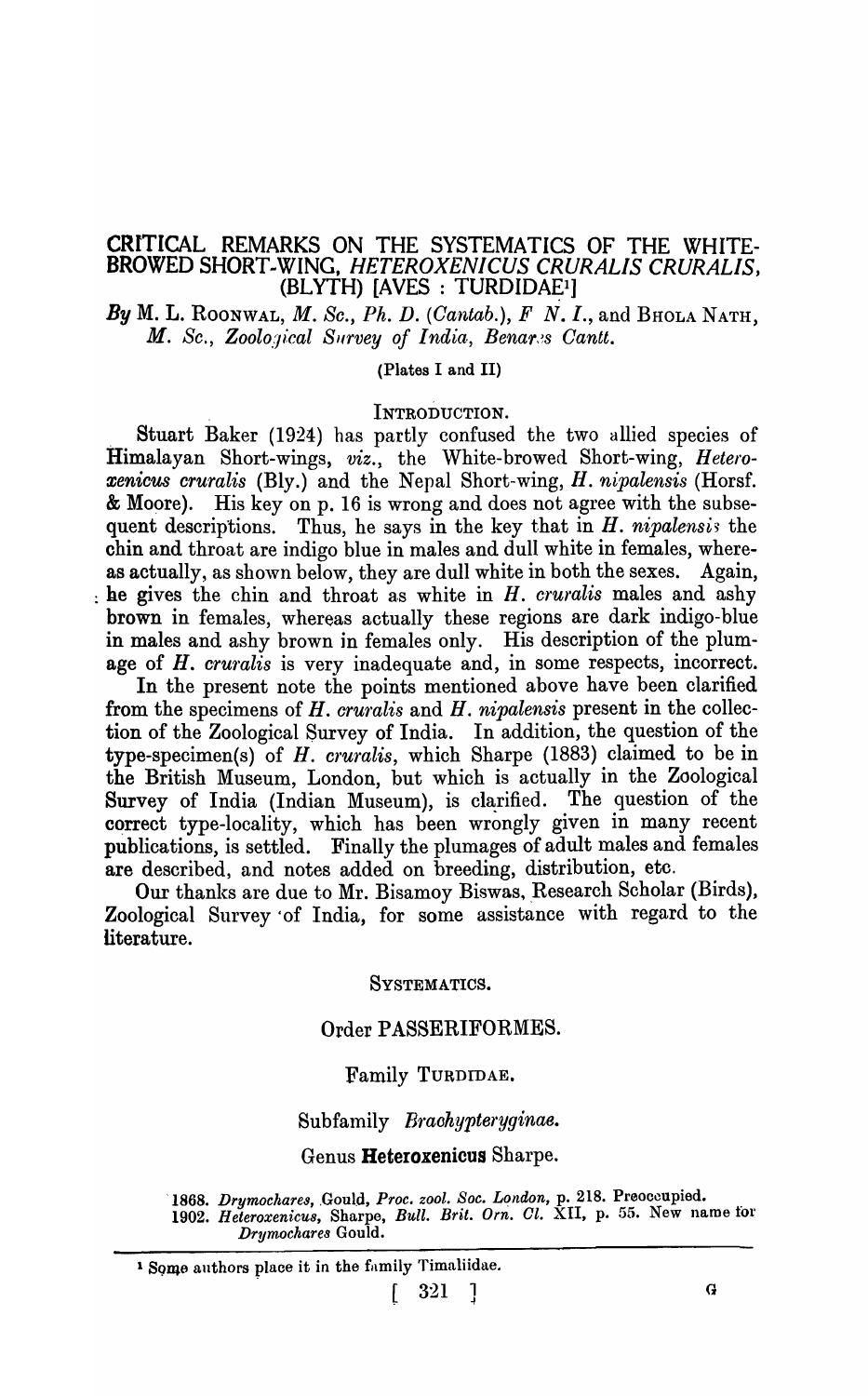### Heteroxenicus cruralis cruralis (Blyth).

(The White-browed Short-wing.)

- *,1843. Oalliope(?) cru,ali8,* Blyth, J. *Asiat. Soc. Bengal* XII, p. 933. Typelocality: "Darjeeling", N. Bengal (formerly Sikkim). Type  $(\delta)$  in Zoological Survey of India (Indian Museum), Calcutta.
- 1844. Larvivora homochroa, Hodgson, *Gray's Zool. Misc.*, p. 83. Nomen nudum. (Not seen.)
- *1844. Ruticilla crura lis,* Gray, *Genera Bird8* I, p. 180.
- 1846<sup>1</sup>• *Brachypteryx cruralis*, Hodgson, Catal. Birds Nepal, presented by B. H. *Hodgson to Brit. Mus.*, pl. 73, no. 589. (Not seen.)
- *1847. Brackypteryx crural is* Blyth, J. *Asiat. Soc. Bengal* XVI, p. 136.
- 1849. *Brachypteryx cruralis, Blyth, Catal. Birds Mus. Asiat. Soc. [Bengal],* p. 178, no. 1056  $\vec{A}$  (not  $\vec{B}$ ).
- 1850. Larvivora cruralis, Bonaparte, Conspect. Genera Avium, p. 301.
- *1854.' Brachypteryx crura lis,* Horsfield and Moore, *Gatal. Birds Mus. E. India Ooy. London* I, p. 397, no. 646.
- *1861. Brachypteryx rujifrons,* Blyth *(ex.* Jerdon and Blyth MS.), *Proc. zool.*  Soc. London, p. 201. Type-locality: Sikkim.<sup>Q</sup>
- *1862. Brackypteryx crura lis,* Jerdon, *Birds of India* I, p. 495.
- *1862. Brackypteryx aurifrons,* Jerdon, *(ex.* Jerdon and Blyth MS.), *Birds 0/ India* I, p. 495. *Nomen nudum.*  $\varphi$ . (Probably a misprint for *rufifrons*  $\text{Blyth } 1861.$ )
- 1863. Brachypteryx cruralis, Hodgson, Catal. Mamm., Birds, Reptiles & Fishes *of Nepal & Tibet presented by B. H. Hodgson to Brit. Mus.* (2nd ed.), p. 40, no. 245.
- p. 40, no. 245. . *1870. Brachypteryx cruralis,* Godwin Austen, J. *Asiat. Soc. Bengal* XXXIX, p. 102.
- *1872. Brackypteryx ?cruralis,* Blanford, J. *Asiat. Soc. Bengal* XLI, p. 160.
- 1875. *Brachypteryx cruralis,* Hume, *Nests* & *Eggs Indian Birds* I, p. 219.
- 1875. *Brackypteryx cruralis,* Ramsay, *Ibis* (3) V, p. 352.
- 1875. *Brachypteryx cruralis, Blyth, "Catal. Mamm. & Birds Burma", J Asiat. Soc. Bengal* XLIV (2), Extra Number, p. 99.
- *1883. Brachypteryx cruralis,* Oates, *Bandb. Birds Brit. Burma* I, p. 19.
- *1883. Bracltypteryx cruralis,* Hodgs. [=Bly.], Sharpe, *Gatal. Birds Brit. Mus.*   $VI\tilde{I}$  (Turdidae), p. 26.
- 1888. Brachypteryx cruralis, Hume, Str. Feath. XI, p. 121.
- 1889. *Drymochares cruralis, Oates, Fauna Brit. India, Birds I, p. 188.*
- *1892. Drymochari8 cruralis,* Sclater, *Ibis* (6) IV, p. 76.
- 1901. *Drymochares cruralis*, Finn, *List Birds Indian Mus.*, Part I, pp. ix, xiii and 69.
- 1904. *Drymocharis cruralis, Osmaston, J. Bombay nat. Hist. Soc.* XV (3), p. 511.
- *1921. Brachypteryx crura lis cruralis,* Hartert, *Vogel palaarkt. Fauna III,*  Heft 17, p. 2134.
- 1924. *Heteroxenicus cruralis*, Stuart Baker, Fauna Brit. India, Birds (2nd ed.) II, p. 17.
- *1926. Brachypteryx cruralis cruralis,* Rothschild, *Novit. Zool.* XXXIII, p. 271.
- *1930. Heteroxenicus cruralis,'* Stuart Baker, *Fauna Brit. India, Birds* (2nd ed.) VII, p. 97. . *1930. Brachypteryx crura lis,* Delacour, *Ibis* (12) VI, p. 576.
- 
- 1931 *Brachypteryx cruralis*, Delacour and Jabouille, *L'Oiseaux l'Indochine* Française III, p. 100.
- *1933. Heteroxenicus crura lis,* Stuart Baker, *Niaiftc. B·iras Indian Emp.* II, p. 7.
- *1933. Heteroxenicus crura lis crura Us,* Greenway, *Bull. Mus. compar. Zool. Harvard* LXXIV, p. 139.
- *1935. Brachypteryx cruralis cruralis,* Hartert and Steinbacher, *Vogel paliiarkt. Fauna,* Erganzungsbd., Heft 4, p. 331.
- *1938. Heteroxencicus cruralis c'l'uralis,* Stanford and Ticehurst, *Ibis* (14) II, p.221.

<sup>&</sup>lt;sup>1</sup> This reference is presumably the same as the following one given by Sharpe (1883, p. 26) :-" Brachypteryx cruralis, *Hodgs. Icon. ined. in Brit. Mus. App.* pl. 73 (no. 589)" [1.0 datel. In the *Oatal. Books Manuscripts, etc. in Brit. M,us. (Nat. Hist.),* vol. II, E-K, p. 852 (1904), there is no reference with the above title, but the references of Hodgson  $(1846$  and  $1863)$  given in the present paper are mentioned.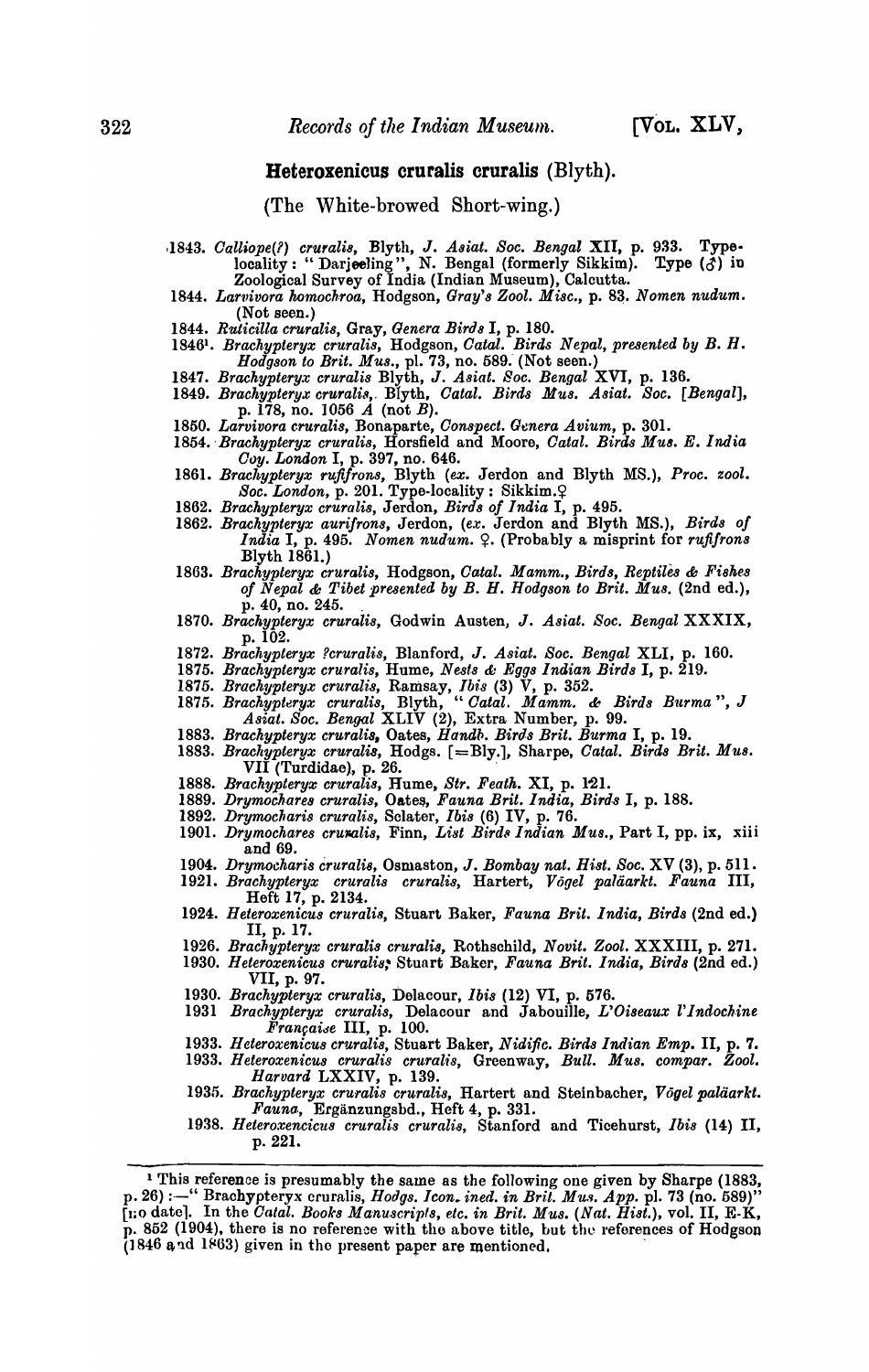*19.39. Brachypteryx cruralis,* Ticehurst, *Ibis* (14) III, pp. 349, 350.

*1939. Heteroxenicu8 crurali8,* Roonwal, *Rec. Ind. MU8.* XLI, p. 287.

*1940. Brachypteryx cru,ralia,* Smythes, *Bird8 Burma,* p. 88.

1940. Brachypteryx cruralis, Delacour and Greenway, *L' Oiseau et Rev. Fr. d' Orn.,* 1940, p. 41.

*Type-specimen.*—Sharpe (1883, p. 26) had overlooked Blyth (1843) and assigned the authorship of *cruralis* to Hodgson (no date, but presumably 1846, *vide* foot-note on previous page). Accordingly, he had claimed specimens *a* and *b* of the *British Museum Oatalogue* as the types of "Brachypteryx ciu, alis" Hodgson (as well as of "Larvivora" *homochroa* " Hodgson).

In his original description, Blyth (1843, pp. 933-934) gave the following characters of *cruralis* :- greeing with *Larvivora* (= Calliope) cyana Hodgson, being "only distinguishable from that bird, on its upper parts, by a very slight a d inconspicuous character; whilst the lower, being concolorous with he former, but paling a little on the belly, affords a very striking contrast wit: those of *O[alliope] cyana,* wherein they are wholly bright ferruginous with the exception of the lower tail-coverts: the tarsi, also, of our present species are considerably longer as in my *Oinclidium frontale,* and of a dark colour: its wings are shorter and, rounder than in other species of *Oalliope;* and the tail rather shorter and weak. . Colour a full deep cyaneous or dark greyish-blue, paling on the belly, and relieved by a white superciliary streak, confined to the hases of the feathers and yet showing conspicuously: bill black; and legs (in the dry specimen) brownish-dusky." The dimensions (in inches) are given as follows: Length  $5\frac{1}{4}$ ; wing  $2\frac{5}{8}$ ; tail  $1\frac{3}{4}$ ; tarsus  $1\frac{1}{4}$ ; bill (to forehead, through feathers)  $\frac{5}{8}$ . These dimen ions work out at: W. 67; TI. 44; Tr. 31·5; and B. 16 mm.

In his *Catalogue*, Blyth (1849, p. 178, no. 1056) lists two specimons of " *Bachypteryx cruralis* "  $(=Ca!li\overline{o}pe \,\,\text{c}ruralis \,\,\text{Blyth})$  as follows :-

" HAB. Sikkim.  $\boldsymbol{A}$ . Male. Purchased (1842).  $\boldsymbol{B}$ . Femal  $\cdot$ . Purchased (1849). Both from Darjiling."

Both these specimens are present in he Zoological Survey of India  $(Indian Museum)$  Collection, and are marked as "types" They bear the following labels  $:$ 

(i) "Type No. 1056. *Brachypteryx cruralis* Blyth.

*a.*  $\uparrow$  Purchased 1842. Darjiling. A. S. B."<sup>1</sup>

(ii) " Type No. 1056. *Brachypteryx cruralis* °Blyth.

Darjiling. ? Purchased 1842. A. S. B."

The paper wrapper of each specimen bears t e following identical inscription :-" Type No. 1056. *Brachypteryx* [Drymochares] cruralis Blyth. Type. Blyth. Sikkim. Purchased."

The question to decide is which of these two specimens (or both) hould be regarded as the type $(s)$ .

Sclater (1892, p. 76), who gave a list of the type-specimens in the Indian Museum, Calcutta, mentioned two type-specimens, without giving any further particulars, except: "Sikkim. Purchased." Finn (1901), who gave a list of the bird-specimens in the Indian Museum, made conflicting

<sup>&</sup>lt;sup>1</sup> " A.S.B. " denotes " Asiatic Society of Bengal, Calcutta ".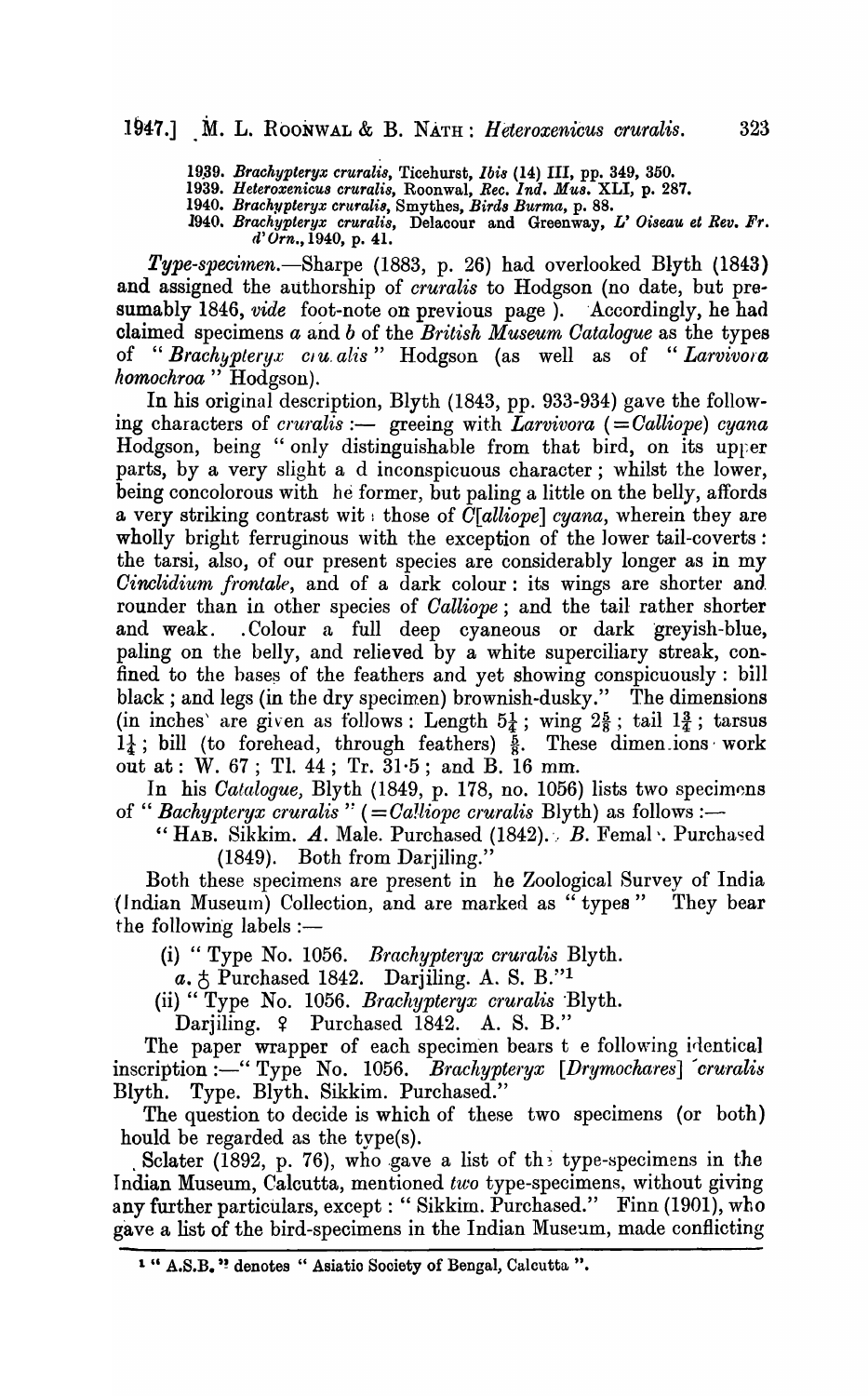statements. On page xiii, he mentioned (following Sclater) *two* typespecimens. On page 69, however, he listed four specimens (this number being confirmed in "Systematic index", page ix), including *one* typespecimen about which he wrote as follows: " $1056$ , Sikkim. A. S. B. (TYPE OF SPECIES, Blyth,)." Since, out of the four specimens listed by Finn, three have Indian Museum Numbers only  $(18147, 18214, 10982)$ , they are excluded from being Blyth's specimens; so that only *one* specimen (1056, A. S. B.) Femains as the type, as against the two listed by him on an earlier page. But Finn did not state whether he meant specimen No. *1056.A* or *l056B* of Blyth's *Oatalogue,* nor did he give the sex, year etc., so that it is impossible to say which of the two specimens of Blyth he referred to.

Coming to the two original specimens of Blyth, one of them, No. 1056 $A$ ,  $\delta$ , agrees with Blyth's (1843) original description as regards its dark greyish-blue colour (it is evident that Blyth was describing a male) and its SIze (see Table 1) which closely agrees with the dimensions given by Blyth. The particulars on the label of the specimen also agree with those given in Blyth's *Oatalogue.* 

On the other hand, the second specimen, No. 1056B,  $\varphi$ , differs from. Blyth's  $(1843)$  account in colour and size-it is a brown  $\gamma$ , and is much smaller (W. 57, Tl. 39, Tr. 29, B. 15 $\cdot$ 5 mm.). In addition, the particulars given on the label differ from those given in Blyth's *Oatalogue*  firstly, in the absence of a complete number (only 1056 is given, instead of *1056B)* ; and secondly, the year of collection is given as 1842 instead of 1849. The specimen, in fact, is not H. *cruralis* Bly. at all, but a female of H. *nipalensis* (Horsf. & Moore)!

Consequently, specimen No. 1056A,  $\delta$ , must be regarded as the *Holotype* of " *Calliope cruralis* Blyth " (Pl. I, Fig. 1.)

*Type-locality.-Since,* as already pointed out, Sharpe (1883) wrongly con<sup>sidered</sup> Hodgson as the author of *cruralis*, he regarded Nepal (whence Hodgson's specimens came) as the type-locality. This mistake has been repeated by several subsequent authors, even though the latter have recognised Blyth, and not Hodgson, as the author of *cruralis*. Thus, both Hartert (1921, p. 2134) and Rothschild (1926, p. 271) give Nepal as the type-locality of *cru'falis* Blyth.

Blyth (1843, p. 935) cle rily gave the type-locality as "Darjeeling" in N. Bengal (formerly 'in Sikkim), and the particulars on the label of the type-specimen bear this out.

*Plumage, etc.*—The following description is based on the specimens, including the holotype and a number of topotypes, present in the Zoological Survey of India.

Adult  $\check{C}$  (Pl. I, Fig. 1; and Pl. II, Figs. 1 and 2).—Whole of upper surface deep indigo-blue. A partly concealed supercilium above the eye white due to the concealed feathers either partly (on outer and lower portions) or wholly white. Nares partly covered by black, rather stiff feathers. Ear-coverts indigo blue-black. A narrow greyish-white band on rump produced by the feathers having a subterminal band of that colour, the tips being darker. Wing-quills black on the outside,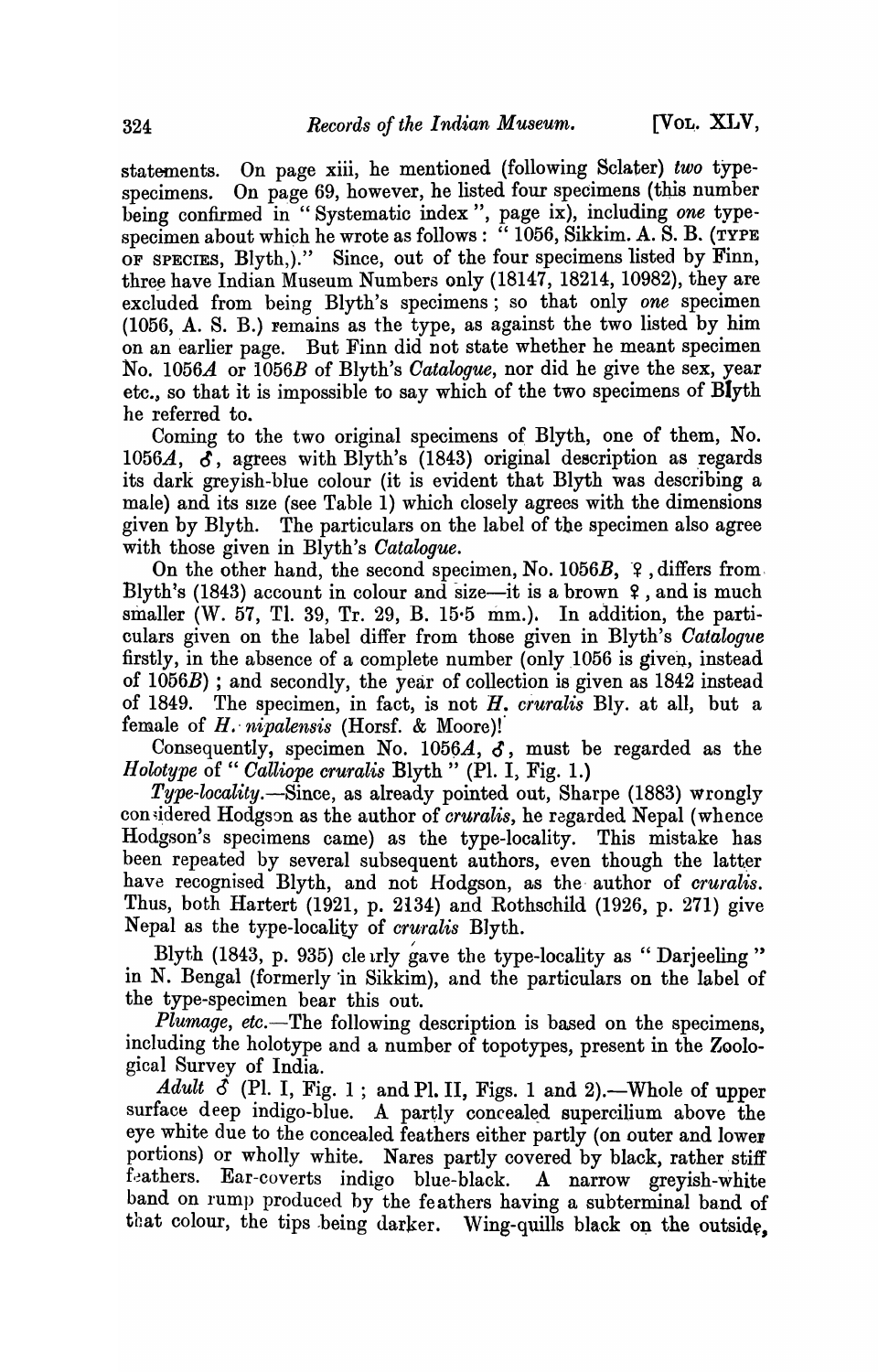with the exposed edges dusky-brown; upper wing-coverts black. Lower surface like upper, but paling considerably on the abdomen and gradually merging at the sides into the deeper tint of the dorsum. Chin, throat and upper breast dark indigo-blue. Abdomen and the long feathers at its sides pale ashy-violet, with several of the feathers proadly but irregularly tipped whitish. Inner surface of wing-quills pale ashybrown; under wing-coverts ashy-brown; axillaries indigo-blue. Tail, both above and below, deep indigo-blue like upper surface of body; upper tail-coverts like tail; under tail-coverts ashy-blue with white margins.

Adult  $\varphi$  (Pl. I, Fig. 2; and Pl. II, Figs. 3 and 4). - General colour above dark olivaceous-br wn. A partly concealed supercilium above the eye golden-brown instead of white as in male<sup>1</sup>. Lores, frontal edge of forehead, a narrow ring around the eye, and the feathers abutting on the gape and those below the front end of eye, russet-golden-brown; this colour also present, although to a less pronounced degree, on the outer edges of the wing-quills on outside and on upper wing-coverts. Ear-coverts like back but with pale shafts. Nares partly covered by stiff feathers which are russet mixed with black. A narrow, greyishwhite band on rump produced by the feathers having a subterminal band of that colour, the tips being pale brown. Outer surface of wingquills like back but with more of brown and less of olive-green. Lower surface brownish. Chin, throat, chest and abdomen pale ashy-brown, the individual feathers with pale centres, giving the whole of the lower surfaoe a patchy appearance. Long feathers at the sides of abdomen pale ashy-brown with a whitish subterminal band and pale-brown margin. Inner surface of wing-quills pale ashy-brown; under wingcoverts and axillaries pale fulvous. Tail russet above, similar but more olivaceous below; upper tail-coverts like upper surface of tail; under tail-coverts fulvous.

*Young*  $\delta$ .-According to Sharpe (1883, p. 27), it is characterized as follows: "Similar to adult female, but with a black lores and a concealed silky white spot over the eye; underneath deeper olive." (Also *'vide* foot-note on this page). Delacour and Jabouille (1931, p. 100) stated that in Indo-China they obtained several males in juvenile plumage, and that these remain so throughout the year and breed in that plumage.

*Soft parts.-Iris* brown; bill blackish; legs' olive-brown (Delacour and Jabouille, 1931). In dry specimens: Bill brownish black; legs and feet dusky olivaceou3-brown; claws olivaceous-brown.

*Measurements.*—Measurements of eight Indian specimens (from Darjeeling, Manipur, etc.) are given in Tables 1 and 2. The length of the wing  $(W<sub>1</sub>)$ , tail  $\Gamma(1)$  and tarsus  $(Tr)$  were measured in the usual way *(vide* Roonwal2, 1941, p. 289). The length of the upper bill

<sup>1</sup> No. 26942 (Nanglea Atrow, 14 Feb. 1936), has a white supercilium but is otherwise like the remaining females. It is labelled  $\varphi$  but might be a young  $\varphi$ .

<sup>&</sup>lt;sup>2</sup> Roonwal, M. L. 1941. *Re' .Ind. Mus.* XJ.III, pp. 281-360.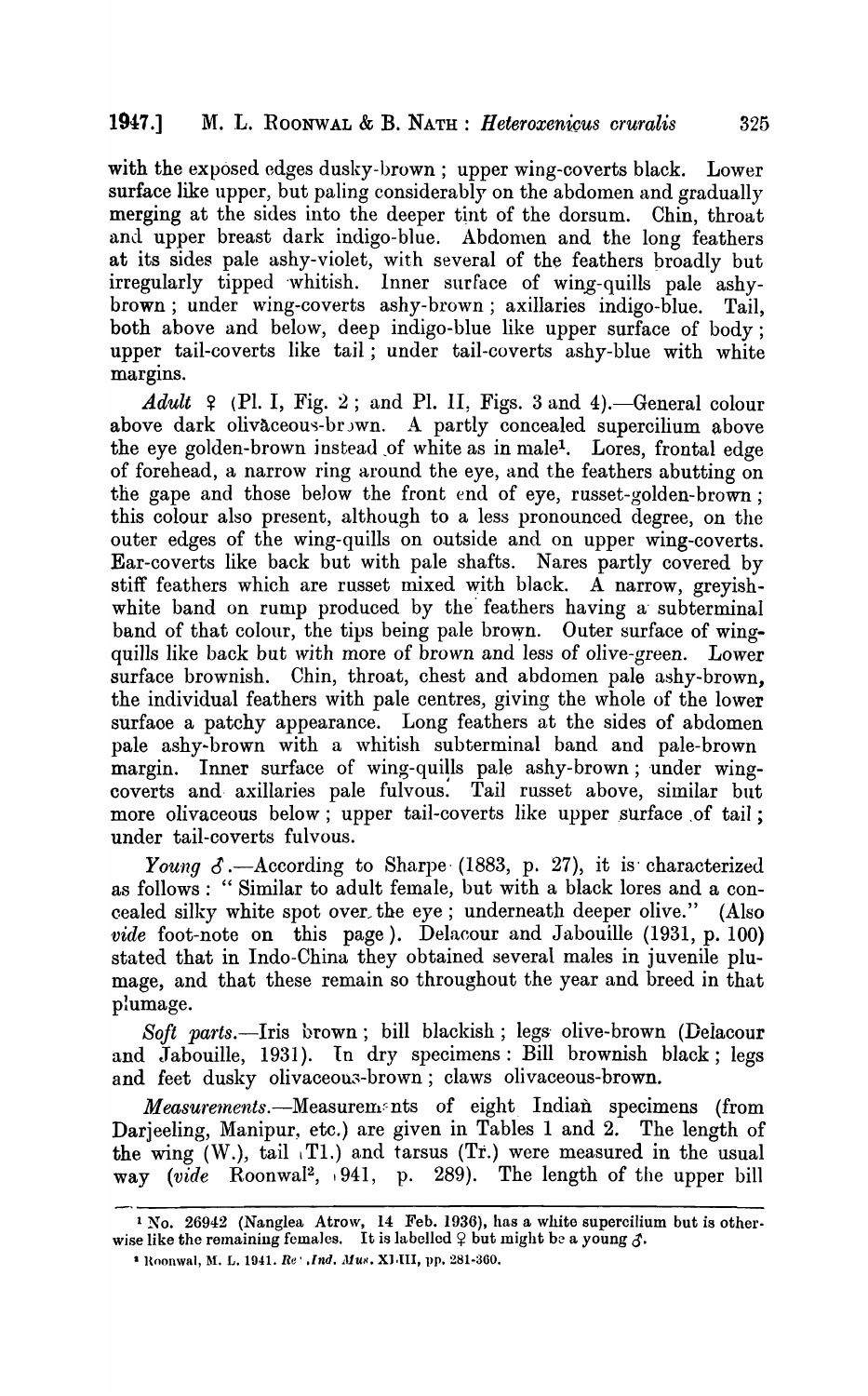# TAPLE 1.

*Heteroxenicus crurali cruralis* (Blyth).

The sex is given within brackets when determined by plumage alone and not by examination of the gonads. (W., T!., Tr., length of wing, tail and tarsus respectively; B., length of bill from base; b., width of bill across middle of nares.)

| Registered Number.                       |                      |                                                                                  |                                              |                                                       | Sex.             | Measurements (in mm.). |     |        |                      | Percentage<br>of tarsus-<br>length to | Percentage<br>of tail-length<br>to wing-                |                                                             |
|------------------------------------------|----------------------|----------------------------------------------------------------------------------|----------------------------------------------|-------------------------------------------------------|------------------|------------------------|-----|--------|----------------------|---------------------------------------|---------------------------------------------------------|-------------------------------------------------------------|
|                                          |                      | Locality.                                                                        | Date of collection.                          | Collector.                                            |                  | W.                     | T1. | Tr.    | <b>B.</b>            | b.                                    | wing-length.<br>Tr.<br>$\frac{24}{\text{W}} \times 100$ | length.<br>Tl.<br>$\times 100$<br>$\overline{\mathbf{w}}$ . |
|                                          |                      |                                                                                  |                                              |                                                       |                  |                        |     |        |                      |                                       |                                                         |                                                             |
| $1056A$ (A.S.B.) (Holotype)              | $\ddotsc$            | Darjeeling (N. Bengal)                                                           | 1842<br>$\sim$ $\sim$<br>$\bullet$ $\bullet$ | Purchased<br>$\bullet$ $\bullet$                      | ර                | 64                     | 46  | 32     | 15                   | $3 - 8$                               | $50-0$                                                  | 71.9                                                        |
| 10982 $(Z.S.I.)$<br>$\bullet$ $\bullet$  | $\ddot{\phantom{a}}$ | $\cdots$                                                                         | 28th June 1875<br>$\sim 10^{-1}$             | <b>W.E.</b><br>Brooks.<br>$(EX-$<br>change.)          | <u>ර</u>         | 71                     | 48  | 33     | 15 <sub>1</sub>      | 4.0                                   | 46.5                                                    | $67 - 6$                                                    |
| 18214 $(Z.S.I.)$<br>$\ddot{\phantom{a}}$ | $\bullet$ $\bullet$  | Darjeeling<br>$\ddot{\phantom{0}}$                                               | Before 1889<br>$\ddotsc$                     | G. Masson<br>$\ddot{\phantom{a}}$                     | $\delta$         | 68                     | 48  | 31     | 15                   | 4.0                                   | 45.6                                                    | $70 - 6$                                                    |
| 18147 $(Z.S.I.)$<br>$\bullet$ $\bullet$  | $\bullet$            | Ditto<br>. .                                                                     | Ditto<br>$\bullet$ $\bullet$                 | Ditto.<br>$\bullet$ $\bullet$                         | $\mathcal{L}$    | 70                     | 45  | 32     | 15                   | 4.5                                   | 45.7                                                    | 64.3                                                        |
| 26940 (Z.S.I.)<br>$\bullet$ $\bullet$    | $\ddot{\phantom{a}}$ | Nanglea<br>63<br>Atrow,<br>miles W. of Imphal<br>Silchar Road,<br>on<br>Manipur. | 13th Feb. 1936<br>$\ddot{\phantom{a}}$       | Z.S.I. Naga Hills $\&$<br>& Manipur Survey.           | đ                | 71                     | 48  | $32\,$ | $\ddot{\phantom{0}}$ | 4.1                                   | 45.1                                                    | $67 - 6$                                                    |
| 24201 (Z.S.I.)<br>$\bullet$ $\bullet$    | $\ddot{\phantom{1}}$ | $\cdots$                                                                         | Before 1902<br>$\ddot{\phantom{0}}$          | E.<br>$\mathbf{C}$ .<br>Stuart Baker.<br>(Purchased). | (9)              | 68                     | 47  | 31     | 15                   | $5-1$                                 | 45.6                                                    | $69 - 1$                                                    |
| 26941 (Z.S.I.)<br>$\bullet$              | $\ddot{\phantom{a}}$ | Nanglea Atrow, Mani-<br>pur.                                                     | 14th Feb. 1936<br>$\ddot{\phantom{a}}$       | Z.S.I. Naga Hills $\&$<br>&Manipur Survey.            | Q.               | 68                     | 17  | 29     | 15                   | 4.1                                   | 42.6                                                    | $69-1$                                                      |
| 26942 (Z.S.I.)<br>$\ddot{\phantom{1}}$   | $\bullet$ $\bullet$  | Ditto<br>$\ddot{\phantom{0}}$                                                    | Ditto<br>$\bullet$                           | Ditto<br>$\bullet$ $\bullet$ .                        | $\varphi\bullet$ | 65                     | 46  | 30     | $\ddot{\phantom{0}}$ | 4.1                                   | 46.2                                                    | $70 - 8$                                                    |

\*Juvenile male?-See foot-note, on previous page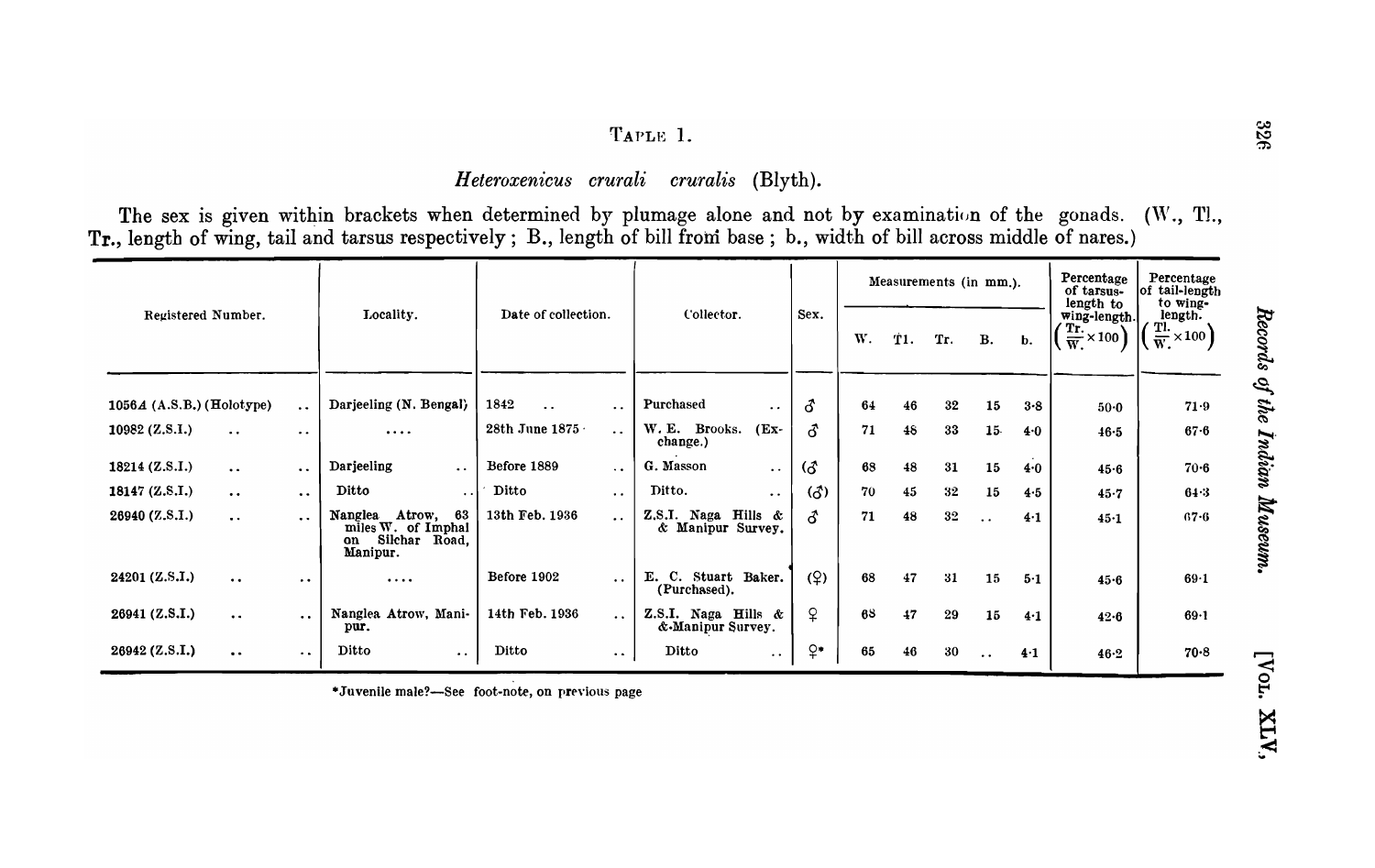(B.) was measured from the tip to the base (through the feathers) where it meets the skull; and the width (b.) across the middle of the nares,

## TABLE 2.

| Sex, etc. |         |                      | W.     | T1.       | Tr.       | В.   | b.          | Tr.<br>$-\times 100$<br>w. | <b>T1.</b><br>$-\times 100$<br>$W_{\star}$ |  |
|-----------|---------|----------------------|--------|-----------|-----------|------|-------------|----------------------------|--------------------------------------------|--|
| 5 33      | Range   | $\bullet$ $\bullet$  | 64-71  | $45 - 48$ | $31 - 33$ | 15   | $3.8 - 4.5$ | $45.1 - 50.0$              | $64.3 - 71.9$                              |  |
|           | Average | $\sim$ $\sim$        | (68.8) | (47)      | (32)      | (15) | (4.1)       | (46.6)                     | (69.6)                                     |  |
| 399       | Range   | $\ddot{\phantom{0}}$ | 65-68  | $46 - 47$ | 29-31     | 15   | $4.1 - 5.1$ | $42.6 - 46.2$              | $69.1 - 70.8$                              |  |
|           | Average | $\bullet$ $\bullet$  | (67)   | (46.7)    | (30)      | (15) | (4.4)       | (44.8)                     | (69.7)                                     |  |

*Heteroxenicus c1'uralis cruralis* (Blyth). Summary of measurements (in mm.), etc. (From Table 1.)

The males are slightly larger than the females as regards the wing-, tail- and tarsus-lengths. The bill is equally long in both sexe3, but is appreciably wider in females than in males. The percentage's of taillength and tarsus-length to wing-length are given for comparison with allied species as these ratios are of syst matic importance *(vide* Ticehurst, 1939; and Roonwal, 1939).

*Comparisons.*—The following key would separate *H. cruralis* from H. *nipalensis* :-

| Chin and throat white. Size smaller.                                       |          |               |
|----------------------------------------------------------------------------|----------|---------------|
| $Wing1 57-64$ ; tail 27-39 mm.                                             | <br>     | nipalensis.   |
| Chin and throat indigo-blue (adult $\delta$ )                              |          |               |
| or pale ashy-brown (adult $\varphi$ and juvenile <sup>2</sup> $\varphi$ ). |          |               |
| Size larger. Wing 64-71; tail 45-48 mm.                                    | $\cdots$ | <br>cruralis. |

*Distribution, etc.*—The following is the known range of *H. c. cruralis :—* Himala yan region from Nepal eastward, across Sikkim, N. Bengal (Darjeeling, type-locality), Assam (including Manipur) and northern and central Burma to south Yunnan *(vide infra)* in China and'in Tongking [Tonkin], "Haut-Mékong" and Luang Rabang in northern French Indo-China. Occurs b3tween about 1,000 to 10,000 feet altitude above sea-level, probably even higher in the breeding season.

Some further remarks are necessary in amplification of the above statement. Stuart Baker (1924, p. 18) included some areas west of Nepal, *viz.*, the Simla Hills (Punjab) and Garhwal (United Provinces), but these inclusions seem to be without authority. In Burma  $H$ .  $c$ . *cturalis* has been recorded from north-western Burma (the Chin and

<sup>1</sup> Occasionally very large specimens are met with, like the female recorded by Roonwal (1939, p. 287) from Gish in the Beng l Duars which measured as follows:  $W.$  70 Tl. 45; Tr. 26; C. (culmen) 16 mm.

<sup>2</sup> Males sometimes breed in juvenile plumage.